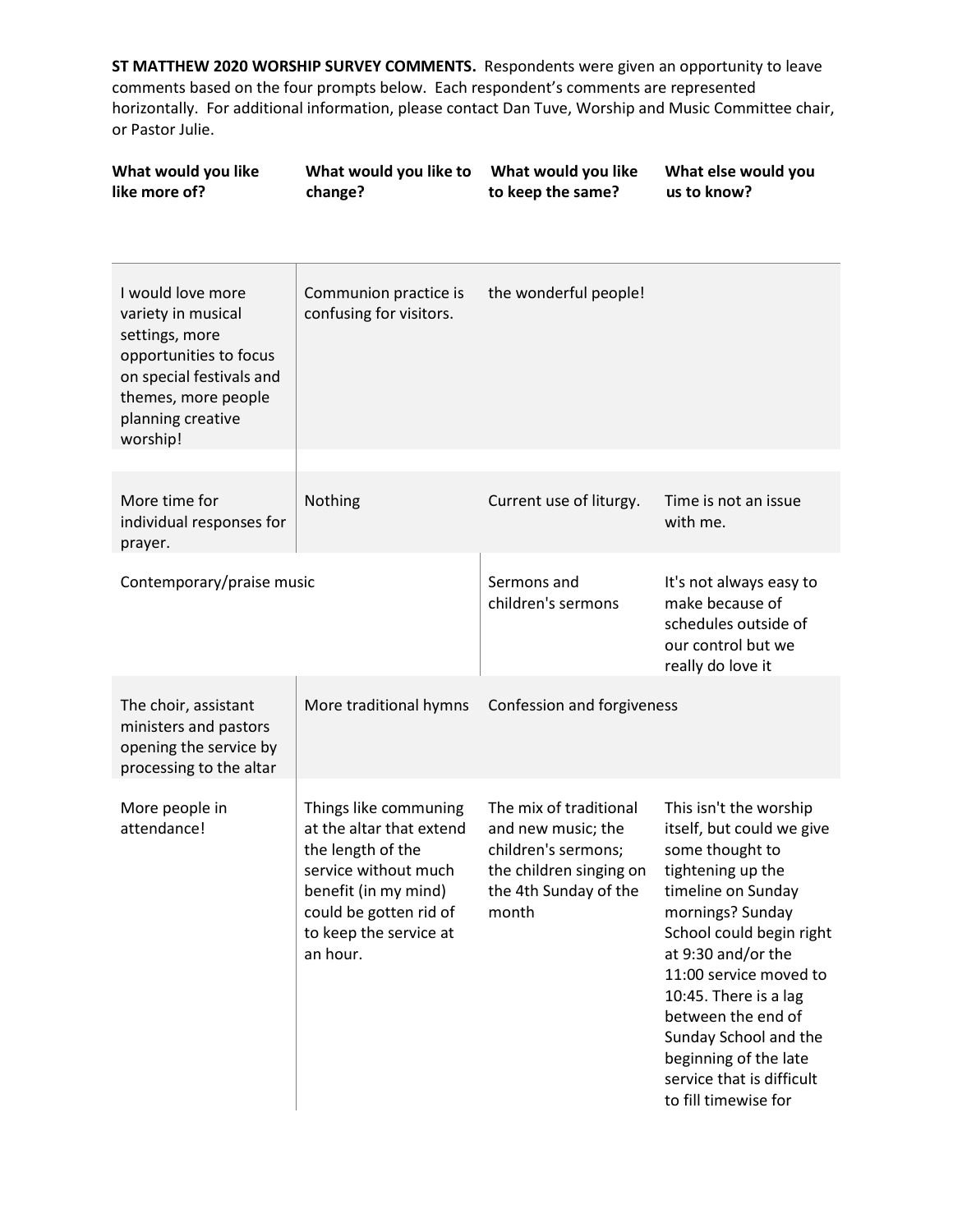| What would you like<br>like more of?                                                                                                                                                       | What would you like to<br>change?                                                                                                                                                                                                                                                                                                                                                                                                                              | What would you like<br>to keep the same?                                                                                                                                                                                               | What else would you<br>us to know?                                                                                                                                                                                                       |
|--------------------------------------------------------------------------------------------------------------------------------------------------------------------------------------------|----------------------------------------------------------------------------------------------------------------------------------------------------------------------------------------------------------------------------------------------------------------------------------------------------------------------------------------------------------------------------------------------------------------------------------------------------------------|----------------------------------------------------------------------------------------------------------------------------------------------------------------------------------------------------------------------------------------|------------------------------------------------------------------------------------------------------------------------------------------------------------------------------------------------------------------------------------------|
|                                                                                                                                                                                            |                                                                                                                                                                                                                                                                                                                                                                                                                                                                |                                                                                                                                                                                                                                        | those of us who are<br>picking up children<br>from Sunday School<br>and who want to<br>attend the late service.<br>It's tough to entertain<br>kids in a settled way in<br>the hallways of church<br>for 20 minutes.                      |
| Settle into a weekly<br>routine rooted in<br>tradition.                                                                                                                                    | Rehearsal during<br>service. Solo<br>performances.                                                                                                                                                                                                                                                                                                                                                                                                             | Familiar hymns, traditional prayers.                                                                                                                                                                                                   |                                                                                                                                                                                                                                          |
|                                                                                                                                                                                            | Wider variety of music selections in choir anthems.                                                                                                                                                                                                                                                                                                                                                                                                            |                                                                                                                                                                                                                                        |                                                                                                                                                                                                                                          |
|                                                                                                                                                                                            |                                                                                                                                                                                                                                                                                                                                                                                                                                                                | The formality- it is a<br>special occasion, not<br>just a get-together.                                                                                                                                                                | New music director is<br>adding a wonderful<br>dimension.                                                                                                                                                                                |
| Fewer new aspects so<br>often. At time i feel like<br>i'm just being taught<br>new things each week.<br>This takes away from<br>my ability to focus on<br>worship and my faith<br>journey. | Music has become too<br>much of a<br>performance.<br>Accompaniment of<br>hymns should focus on<br>the melody and allow<br>us to easily sing hymns,<br>especially those that<br>are new to us.<br>Also I find the choir<br>standing and singing<br>during communion to<br>be disruptive. I feel that<br>as a member in the<br>pews I am not part of<br>the music during<br>worship anymore and<br>that I should just listen<br>to others who have<br>rehearsed. | I think the stability in<br>the order of worship<br>is important to allow<br>for some<br>predictability. This<br>allows us to focus on<br>worship not just<br>keeping up with things<br>that may have<br>changed from week to<br>week. | I enjoy a quiet<br>sanctuary before the<br>service to pray and get<br>in the mindset for<br>worship. Lately there<br>have been lots of<br>preparation and<br>rehearsal/conversation<br>right up until the<br>prelude to worship<br>time. |
| Children                                                                                                                                                                                   | Sermons, while very<br>good, can tend to be                                                                                                                                                                                                                                                                                                                                                                                                                    | Children's sermons are<br>great                                                                                                                                                                                                        | Worship is a respite<br>from daily conflicts. I                                                                                                                                                                                          |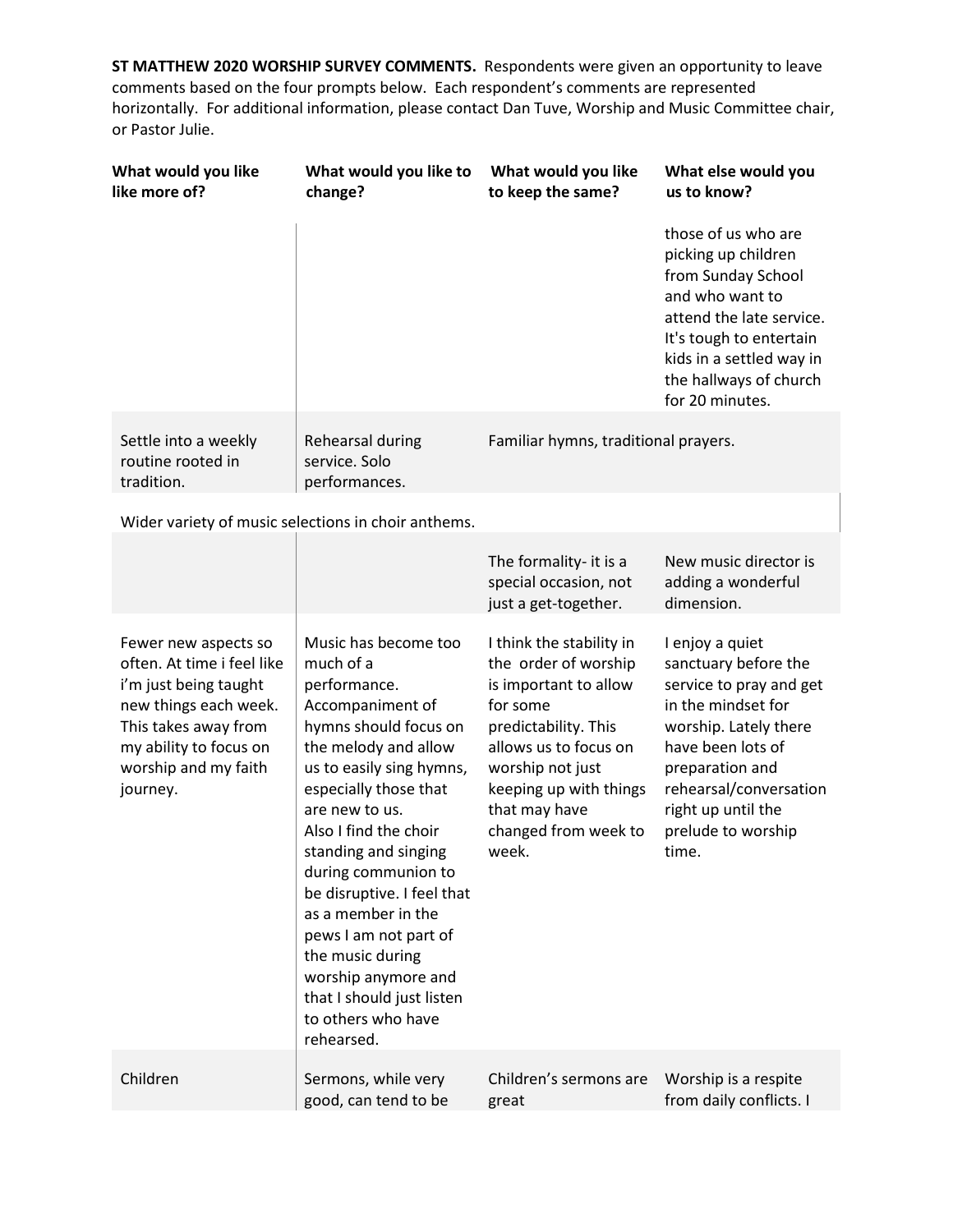| What would you like<br>like more of?                                                                                                                                                                                                                                                                                                                                                                      | What would you like to<br>change?                                                                                                                                                                                                                                                                                                                                                                                                                       | What would you like<br>to keep the same?                                                                                                                                                                   | What else would you<br>us to know?                                                                                                                                                                                                           |
|-----------------------------------------------------------------------------------------------------------------------------------------------------------------------------------------------------------------------------------------------------------------------------------------------------------------------------------------------------------------------------------------------------------|---------------------------------------------------------------------------------------------------------------------------------------------------------------------------------------------------------------------------------------------------------------------------------------------------------------------------------------------------------------------------------------------------------------------------------------------------------|------------------------------------------------------------------------------------------------------------------------------------------------------------------------------------------------------------|----------------------------------------------------------------------------------------------------------------------------------------------------------------------------------------------------------------------------------------------|
|                                                                                                                                                                                                                                                                                                                                                                                                           | longer than needed to<br>make the points.<br>Keeping the service to<br>an hour when<br>communion at the rail,<br>or 45 minutes when<br>there is no communion<br>would be appreciated,<br>without cutting too<br>much familiar liturgy                                                                                                                                                                                                                   |                                                                                                                                                                                                            | prefer not to have<br>sermons with heavy<br>themes of politics,<br>social justice                                                                                                                                                            |
| I'd love to see a little<br>more diversity but<br>might be a reflection of<br>the town's<br>demographics.                                                                                                                                                                                                                                                                                                 | I don't care for<br>anything political. I only<br>noticed it in one<br>sermon that pastor<br>Brian did about<br>immigration. I'm<br>actually pro-<br>immigration but don't<br>like that in church.<br>Otherwise I have<br>enjoyed his sermons<br>and got a lot out of<br>them!                                                                                                                                                                          | Pastor Julie is<br>wonderful, great<br>sermons, beautiful<br>voice, and<br>confirmation classes<br>are good!                                                                                               | We really like the<br>flexibility of joining you<br>when we can and<br>always feeling<br>welcome. My husband<br>has been going to<br>Asylum Hill but I have<br>my kids in confirmation<br>at St Matthews.                                    |
| More personalization.<br>Eg. During communion,<br>say "John, this is the<br>body of Christ" given<br>that we now wear<br>nametags, this should<br>be easier. It helps to<br>bring the service to a<br>more personal<br>experience with God.<br>Additionally, the organ<br>music help me to<br>reflect and prepare for<br>service. Perhaps 2<br>pieces before the<br>service begins would<br>provide other | I like the traditional<br>service (organ and<br>words), which is why I<br>stay at St. Matthew. If<br>parishioners would like<br>to move to a more<br>contemporary service<br>(i.e. clapping, signing,<br>etc.), consider adding<br>or converting one of<br>the services. For<br>example, in a past ELCA<br>congregation, there<br>was a Saturday 5:30<br>evening contemporary<br>service, followed by 2<br>traditional Sunday<br>morning services. This | Music. Choir.<br>Communion at the<br>communion rail. I like<br>that the messages are<br>not political. Also, I<br>like that the service is<br>kept to 1 hour -- if you<br>go over, you'll lose<br>members! | Please consider a<br>rotation/season where<br>the traditional music<br>from the Book of<br>Worship is used. These<br>were the melodies that<br>many of us grew up<br>with, and bring some<br>familiar<br>comfort/memories to<br>the service. |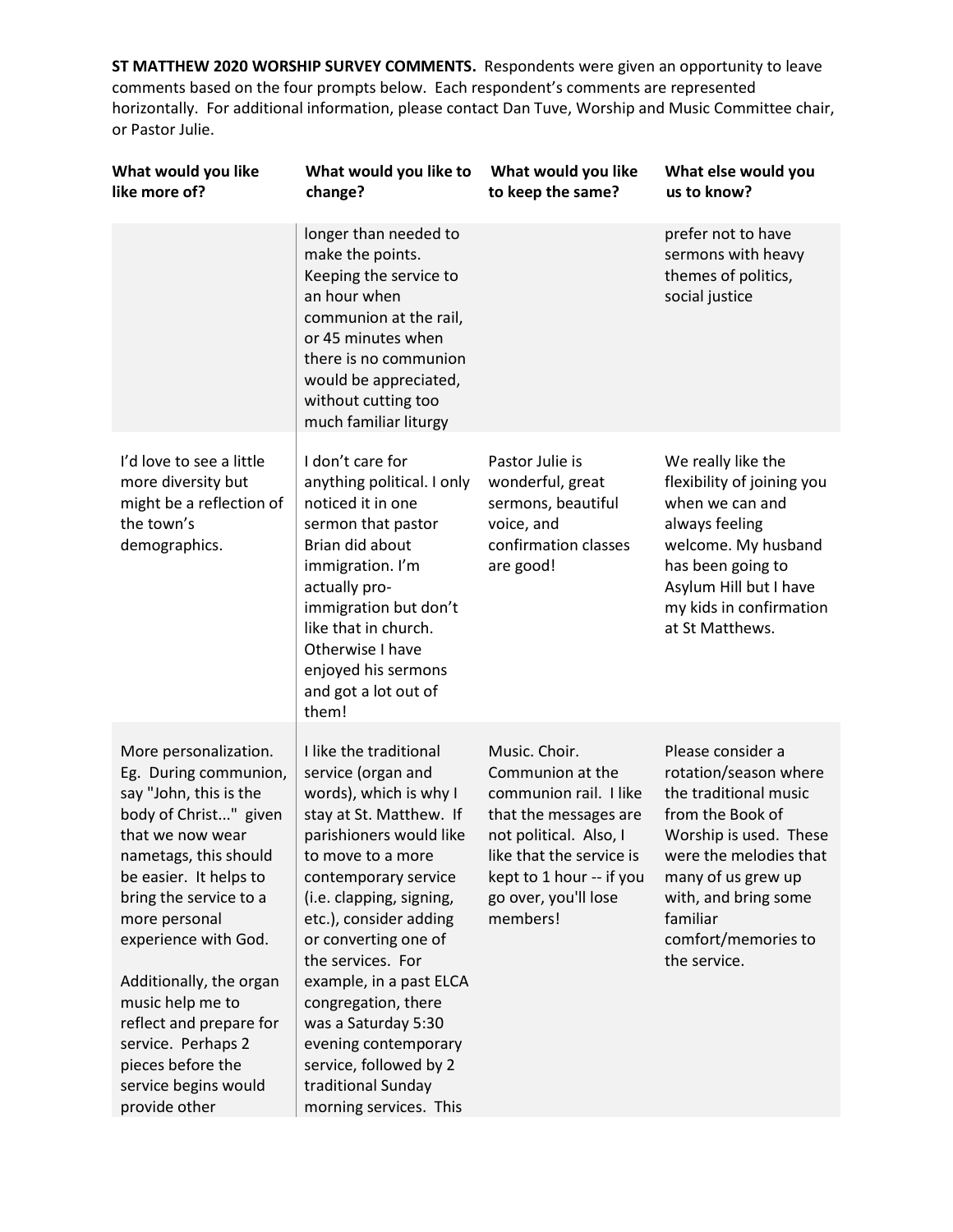| What would you like<br>like more of?                                                                                                                                               | What would you like to<br>change?                                                                                                                                                                                  | What would you like<br>to keep the same?                                                                                                                                                                                                       | What else would you<br>us to know?                                                                                                                                                                                                                                                                                                                                                                                     |
|------------------------------------------------------------------------------------------------------------------------------------------------------------------------------------|--------------------------------------------------------------------------------------------------------------------------------------------------------------------------------------------------------------------|------------------------------------------------------------------------------------------------------------------------------------------------------------------------------------------------------------------------------------------------|------------------------------------------------------------------------------------------------------------------------------------------------------------------------------------------------------------------------------------------------------------------------------------------------------------------------------------------------------------------------------------------------------------------------|
| parishioners additional<br>time to prepare as well.                                                                                                                                | flexible<br>service/schedule<br>attracted many new,<br>younger<br>(contemporary)<br>members to the<br>church, without<br>alienating the long-<br>standing members who<br>greatly value the<br>traditional service. |                                                                                                                                                                                                                                                |                                                                                                                                                                                                                                                                                                                                                                                                                        |
|                                                                                                                                                                                    | More contemporary music                                                                                                                                                                                            |                                                                                                                                                                                                                                                |                                                                                                                                                                                                                                                                                                                                                                                                                        |
| Nothing                                                                                                                                                                            | nothing                                                                                                                                                                                                            | everything                                                                                                                                                                                                                                     | I find St. Matthew's a<br>very friendly and<br>welcoming<br>congregation.                                                                                                                                                                                                                                                                                                                                              |
| Sermons that are more<br>spirit-filled and Christ-<br>centered and less about<br>social causes - I want to<br>know what Jesus said<br>and did and how I can<br>grow closer to him. | I feel I answered that<br>above.                                                                                                                                                                                   | The children's<br>sermons are always<br>right on target - so<br>well-planned and<br>prepared - love the<br>objects and visuals -<br>they help tell the story<br>- and Pastor Julie is<br>excellent at teaching<br>in the children's<br>sermons | The music is always<br>inspiring. I love<br>everything from the<br>chants to spirituals to<br>Bach - and I love when<br>Dick plays cute little<br>relevant pieces as folks<br>are moving or getting<br>to their places (when<br>lectors read, when the<br>children's sermon is<br>over). I absolutely love<br>Pastor Julie's voice and<br>the fact that she uses<br>this gift often. We are<br>so blessed to have her. |
| Nothing                                                                                                                                                                            | Nothing                                                                                                                                                                                                            | Nothing to change                                                                                                                                                                                                                              | Would love to see the<br>congregation double in<br>size. In today's world it<br>seems to be a difficult<br>thing to do.                                                                                                                                                                                                                                                                                                |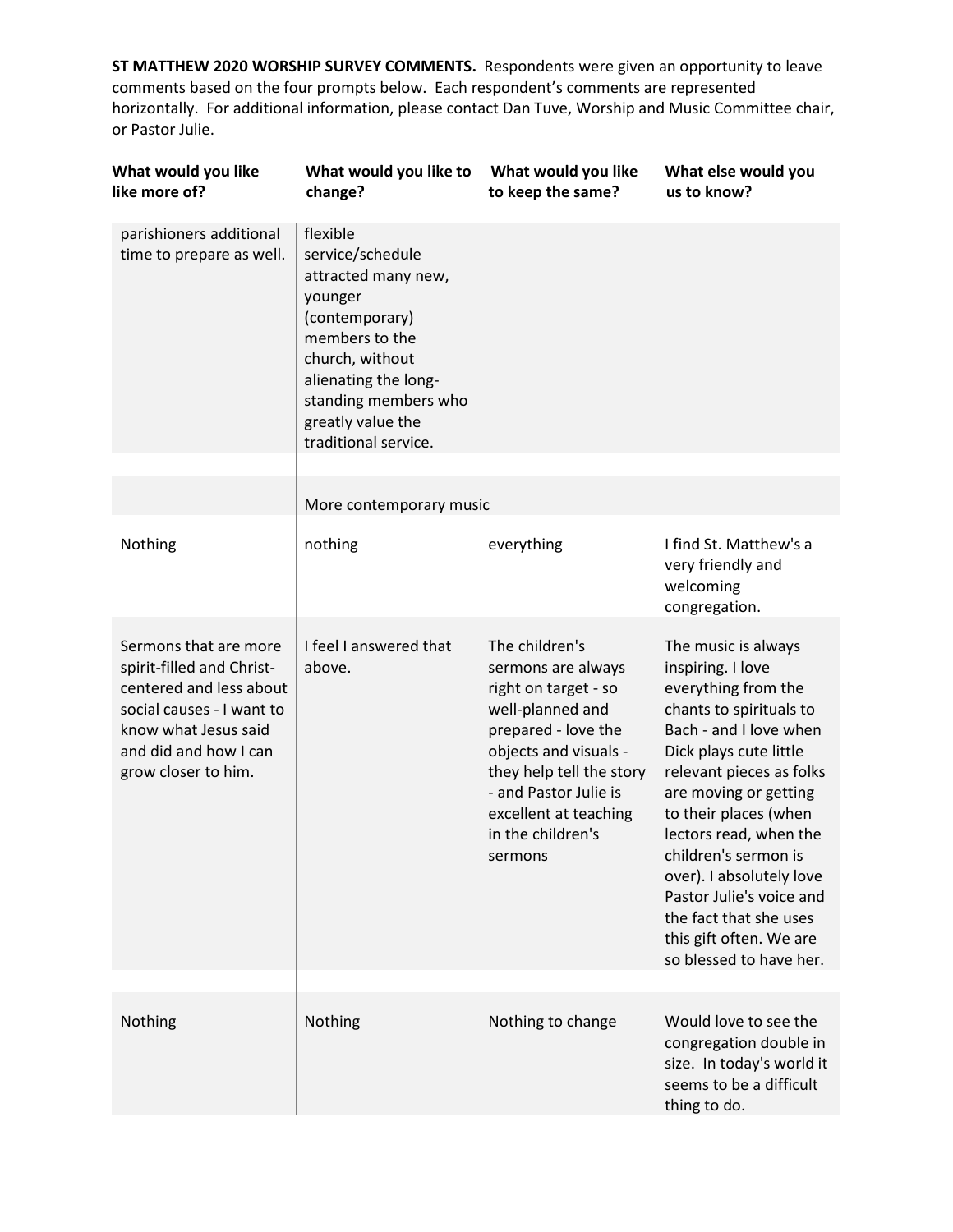| What would you like<br>like more of?                                                                                                                                                                                                                                                                                                                                                                                                                                                                      | What would you like to<br>change?                                                                                                                                                                                                                                                                                                                                                                                                                                                                                                                                                                                                                                     | What would you like<br>to keep the same?                                                                                                                                                                                                | What else would you<br>us to know?                                                                       |
|-----------------------------------------------------------------------------------------------------------------------------------------------------------------------------------------------------------------------------------------------------------------------------------------------------------------------------------------------------------------------------------------------------------------------------------------------------------------------------------------------------------|-----------------------------------------------------------------------------------------------------------------------------------------------------------------------------------------------------------------------------------------------------------------------------------------------------------------------------------------------------------------------------------------------------------------------------------------------------------------------------------------------------------------------------------------------------------------------------------------------------------------------------------------------------------------------|-----------------------------------------------------------------------------------------------------------------------------------------------------------------------------------------------------------------------------------------|----------------------------------------------------------------------------------------------------------|
|                                                                                                                                                                                                                                                                                                                                                                                                                                                                                                           |                                                                                                                                                                                                                                                                                                                                                                                                                                                                                                                                                                                                                                                                       | I am pleased with our current worship service. It<br>is the proper length, has the right amount of<br>praying and singing. The sermons are interesting<br>and make me think of others in the Farmington<br>valley and greater Hartford. |                                                                                                          |
| More music somewhat<br>like negro spiritual type<br>hymns. Music that<br>makes you want to<br>stand up and dance,                                                                                                                                                                                                                                                                                                                                                                                         | Nothing                                                                                                                                                                                                                                                                                                                                                                                                                                                                                                                                                                                                                                                               | The Sermons                                                                                                                                                                                                                             |                                                                                                          |
|                                                                                                                                                                                                                                                                                                                                                                                                                                                                                                           |                                                                                                                                                                                                                                                                                                                                                                                                                                                                                                                                                                                                                                                                       | Variety                                                                                                                                                                                                                                 | It is my main focus                                                                                      |
| I would like to see more<br>tradition in the form of<br>prayers (confession &<br>forgiveness), giving<br>thanks for the offering<br>and traditional music as<br>the gifts are brought<br>forward. Each time I'm<br>there, it seems<br>different and not<br>consistent. There is so<br>much more music focus<br>than prayer focus and<br>that isn't important to<br>me. I don't need the<br>hundreds year old<br>history of music or the<br>composer to appreciate<br>the music and give<br>thanks for it. | I'd prefer a traditional<br>format; praying the<br>order of confession and<br>forgiveness (as in the<br>book, not a new prayer<br>each week). LESS<br>paperthere's talk of<br>being earth friendly,<br>but the handouts are<br>extensive and repeat<br>what is already printed<br>in the Book of Worship<br>or Hymnal. This seems<br>wasteful and<br>contradictory of our<br>goal to be stewards for<br>the environment. I<br>prefer communion at<br>the rail. I noticed the<br>question above<br>regarding the time it<br>takes this way & I've<br>not noticed it taking<br>longer because there<br>are fewer people<br>attending worship than<br>have been there in | I've not been comfortable here for awhile, but<br>continue to attend because of the history and<br>friends sitting with us in the congregation. It<br>and that's not a priority for me.                                                 | I'd like something much different, quite honestly.<br>feels like this is becoming a music focused church |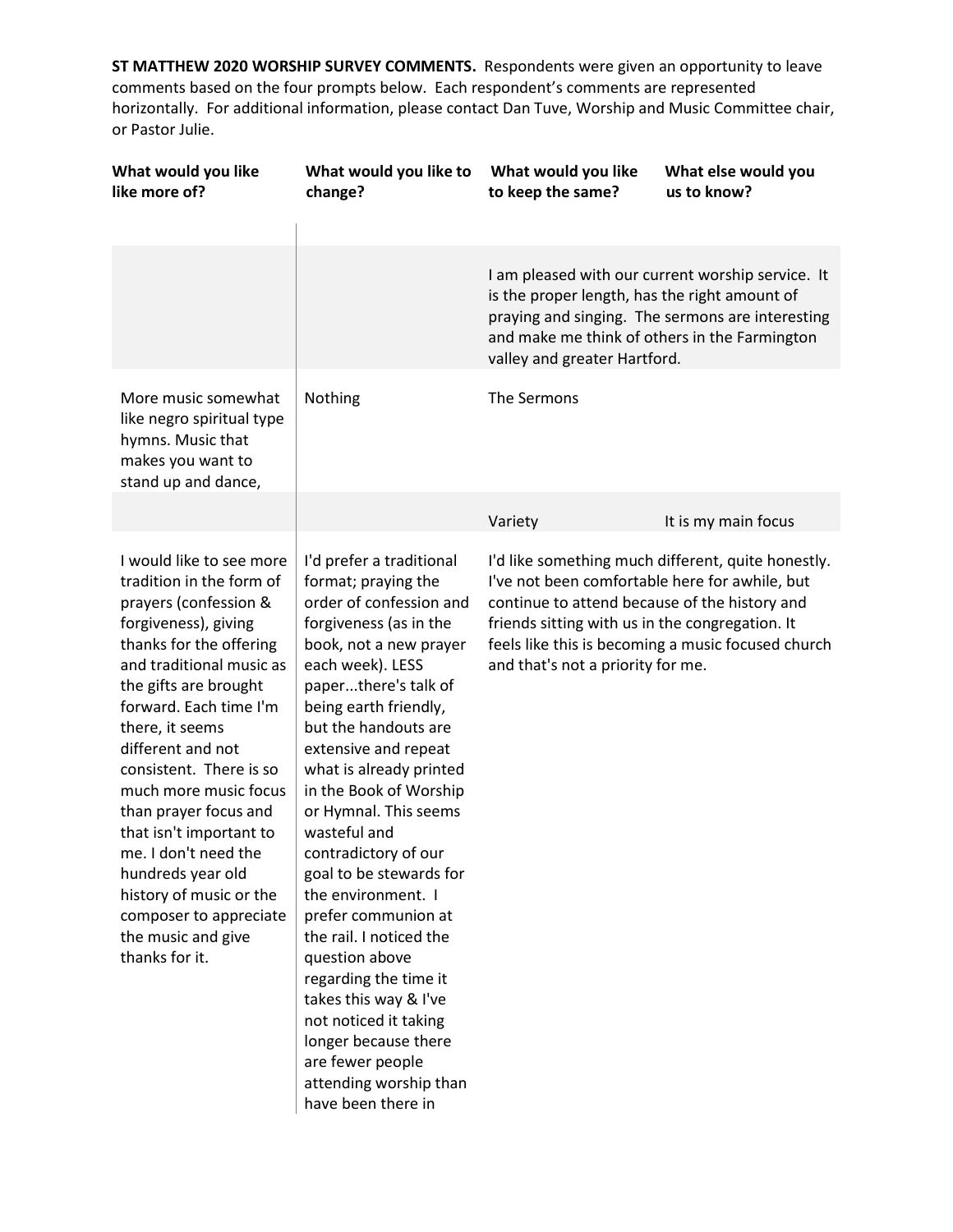| What would you like<br>like more of?                                                          | What would you like to<br>change?                                                                                                                  | What would you like<br>to keep the same?                           | What else would you<br>us to know?                                                                                                                                                                                                                                             |
|-----------------------------------------------------------------------------------------------|----------------------------------------------------------------------------------------------------------------------------------------------------|--------------------------------------------------------------------|--------------------------------------------------------------------------------------------------------------------------------------------------------------------------------------------------------------------------------------------------------------------------------|
|                                                                                               | years past. I'd rather<br>spend time on<br>communion than<br>discussing a composer's<br>mindset about a<br>particular song that will<br>be played. |                                                                    |                                                                                                                                                                                                                                                                                |
|                                                                                               |                                                                                                                                                    |                                                                    |                                                                                                                                                                                                                                                                                |
| Sometimes less formal<br>and more personal<br>connection                                      | The music. Would love<br>more of an open mic<br>experience to connect<br>with others.<br>Maybe less of a<br>scripted opening<br>message.           | Openness of mind.                                                  | In a time when people<br>are skeptical of<br>churches, sometimes it<br>feels so formal. The<br>sermons are great and<br>we get to the heart of<br>that, but then it seems<br>like there is not a lot of<br>vulnerability.<br>Sometimes I think there<br>is too much tradition. |
| More time to reflect in<br>silence                                                            | not shaking hands<br>during "peace be with<br>you"- is there another<br>way?                                                                       | mostly everything                                                  |                                                                                                                                                                                                                                                                                |
|                                                                                               |                                                                                                                                                    |                                                                    |                                                                                                                                                                                                                                                                                |
| None                                                                                          | Only one service, at 10am. The number of congregants is clearly dwindling.                                                                         |                                                                    |                                                                                                                                                                                                                                                                                |
| More upbeat modern<br>music                                                                   | more contemporary<br>upbeat music, organ<br>toned down a bit,<br>sometimes over<br>powering                                                        | the warm welcome<br>and inclusion of all                           | love St Matthews<br>members leaders. the<br>out reach and pay it<br>forward is amazing,<br>youth programs are so<br>great under PB and PJ                                                                                                                                      |
|                                                                                               |                                                                                                                                                    |                                                                    |                                                                                                                                                                                                                                                                                |
| More in-depth biblical<br>teaching rather than a<br>cursory mention - I<br>want to learn more | already stated above                                                                                                                               | the music and children's sermons and liturgy<br>(both old and new) |                                                                                                                                                                                                                                                                                |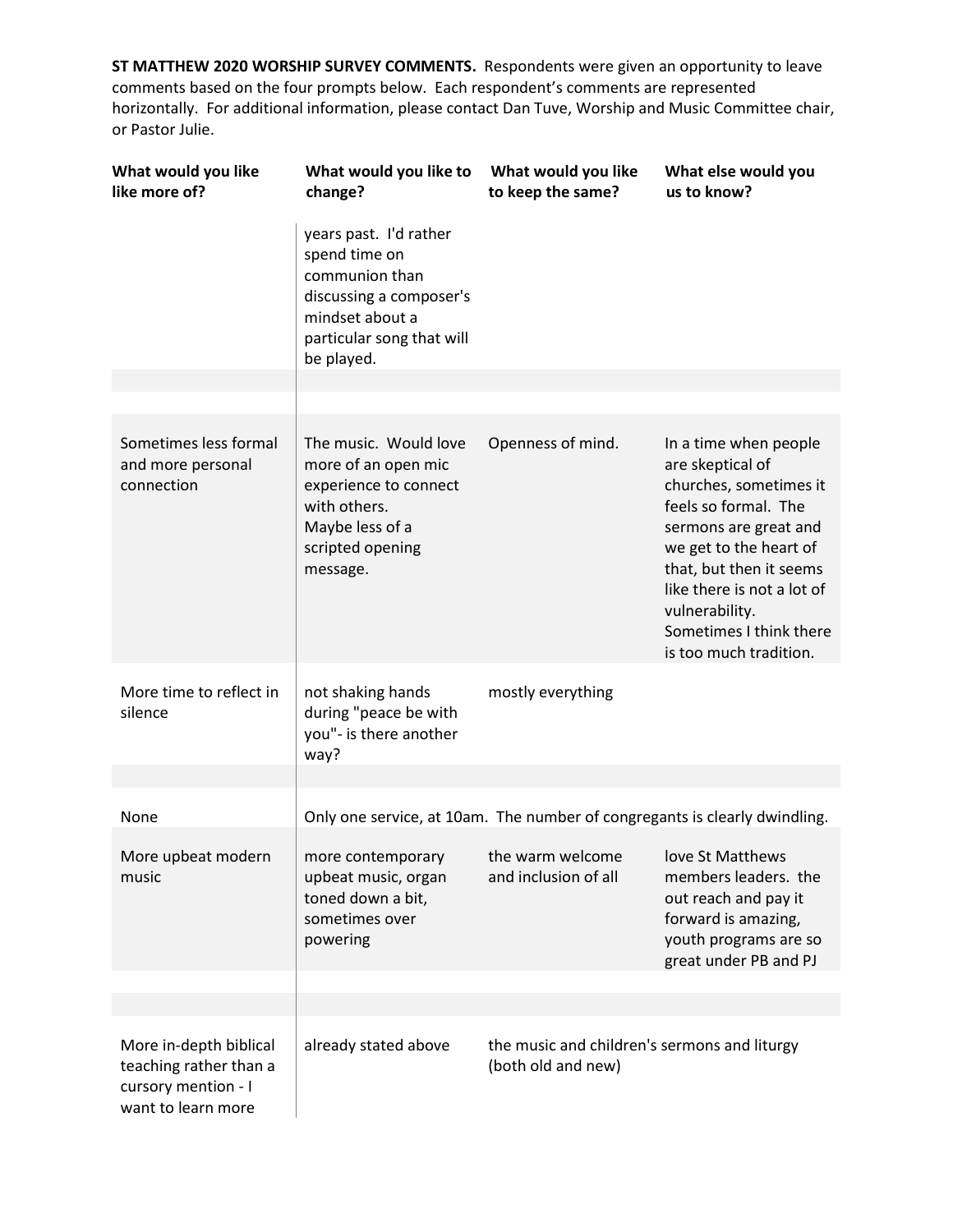| What would you like<br>like more of?                                                                                                                                                                                                                                                                                                                                                                                                                                                                                                        | What would you like to<br>change?                                                                                                                                                                                             | What would you like<br>to keep the same?                                           | What else would you<br>us to know?                                                                                                                                                                                               |
|---------------------------------------------------------------------------------------------------------------------------------------------------------------------------------------------------------------------------------------------------------------------------------------------------------------------------------------------------------------------------------------------------------------------------------------------------------------------------------------------------------------------------------------------|-------------------------------------------------------------------------------------------------------------------------------------------------------------------------------------------------------------------------------|------------------------------------------------------------------------------------|----------------------------------------------------------------------------------------------------------------------------------------------------------------------------------------------------------------------------------|
| about biblical<br>examples, people,<br>saints, stories and less<br>about social issues                                                                                                                                                                                                                                                                                                                                                                                                                                                      |                                                                                                                                                                                                                               |                                                                                    |                                                                                                                                                                                                                                  |
| The pastors leading the<br>prayers rather than the<br>lay people                                                                                                                                                                                                                                                                                                                                                                                                                                                                            | I would like to have more tradition rather than<br>change                                                                                                                                                                     |                                                                                    | I do not have the<br>peaceful feeling that I<br>always felt when<br>leaving church                                                                                                                                               |
| Sermons are amazing at<br>'reminding' us of our<br>connection to the<br>outside world and what<br>we should be doing<br>about it. I would love to<br>see the messages more<br>balanced with going<br>within to heal our own<br>lives-getting at our<br>humaness at a deeper<br>level to help us relate<br>very personally -<br>sometimes I feel like<br>I'm being preached at<br>to do more and feel I've<br>attended a lecture<br>rather than something<br>that opens me for new<br>insights into my<br>particular experiences<br>in life. | Love the energy - I'd<br>change attendence!<br>People come when<br>they get something<br>they can't anywhere<br>else - we need to keep<br>figuring out what they<br>need that we can<br>provide in worship                    | Liturgical approach                                                                | Pastors and people are<br>amazing! Wish more<br>people attended to<br>create and benefit from<br>that "fellowship"                                                                                                               |
|                                                                                                                                                                                                                                                                                                                                                                                                                                                                                                                                             |                                                                                                                                                                                                                               |                                                                                    |                                                                                                                                                                                                                                  |
| Really like the<br>children's sermon.<br>Sometimes it is my<br>favorite part of the<br>service. Pastor Julie<br>does a great job<br>connecting the gospel<br>to something simple to<br>understand, but that I                                                                                                                                                                                                                                                                                                                               | while I enjoy the music,<br>sometimes I think it is<br>too long especially<br>around offering.<br>offering is usually very<br>quick, but sometimes<br>the music goes on for<br>several minutes after.<br>Also, when the music | Confession and<br>forgiveness is a very<br>important part of the<br>service for me | I like it when we have<br>the opportunity to hear<br>new/different kinds of<br>music, but I don't like<br>when everything is<br>different in service at<br>the same time (prayers,<br>responses, music,<br>etc). I would like to |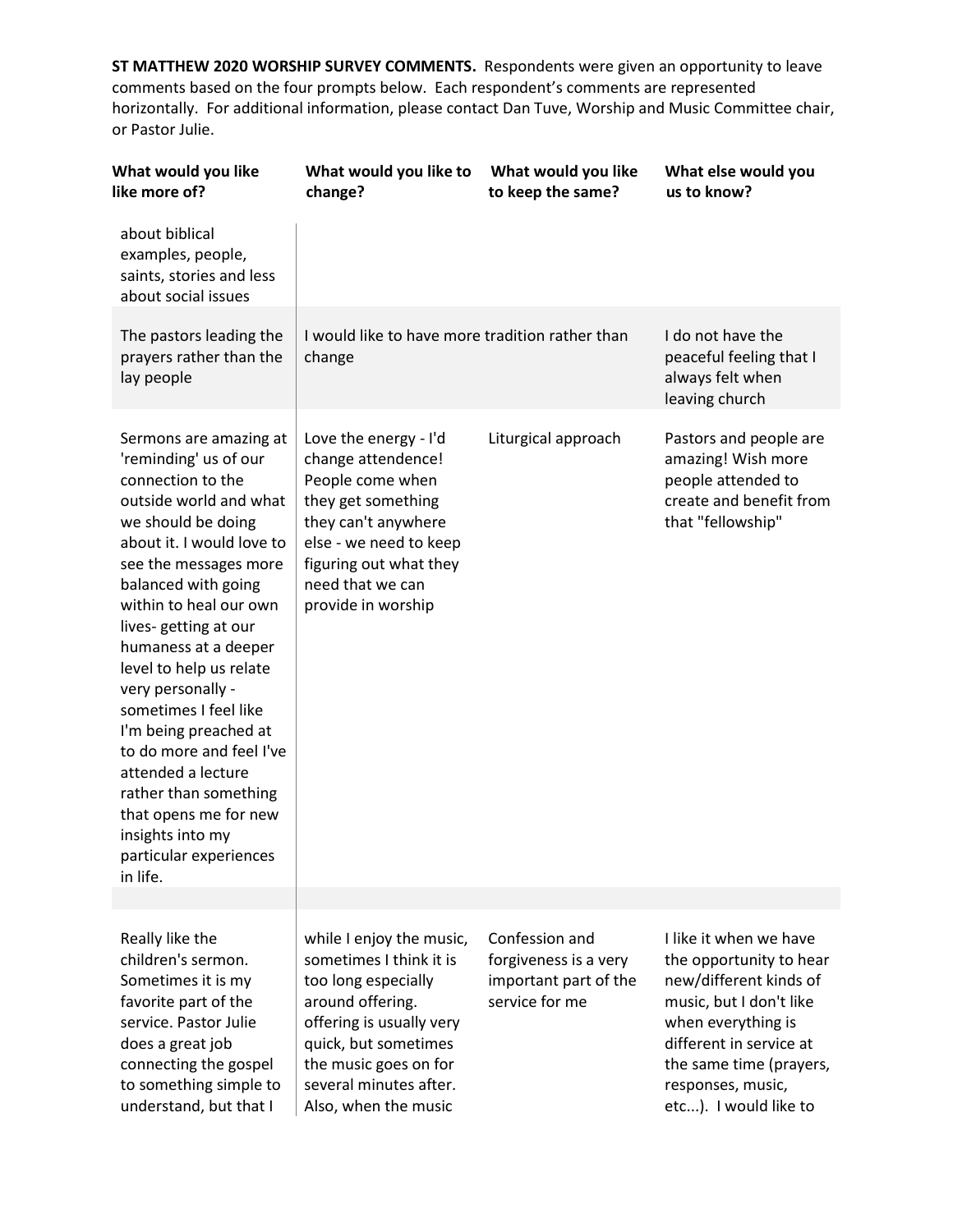| What would you like<br>like more of?                                                              | What would you like to<br>change?                                                                                                                     | What would you like<br>to keep the same?                                                         | What else would you<br>us to know?                            |
|---------------------------------------------------------------------------------------------------|-------------------------------------------------------------------------------------------------------------------------------------------------------|--------------------------------------------------------------------------------------------------|---------------------------------------------------------------|
| often find myself<br>thinking about later.                                                        | changes tempo(?) in a<br>familiar song,<br>sometimes it is hard to<br>continue to sing along.                                                         |                                                                                                  | have some traditional<br>elements that are<br>consistent.     |
| We're very happy with<br>the worship service as<br>is. We'd love to see<br>more people attending. | Please see answer<br>above.                                                                                                                           | The service is very<br>meaningful for us. We<br>feel blessed to be<br>members of St.<br>Matthew. | Please see answers<br>above.                                  |
| Would like to see a<br>little more of the<br>"standard confessions".                              | Would like to see more<br>the traditional liturgy<br>that has a comfort<br>element to it, vrs.<br>change in the structure<br>of the service so often. | Prayers of intercession, variety of hymns                                                        |                                                               |
| Music from spirituals                                                                             |                                                                                                                                                       | The Lutheran liturgy gives me comfort                                                            |                                                               |
| More progressive music                                                                            | Go back to the rail for<br>communion                                                                                                                  | The liturgy                                                                                      |                                                               |
| Use the same<br>confession that was<br>used weekly by pastor<br>carter every week                 | lower the volume of<br>the organ before and<br>after worship, it is so<br>hard to talk & hear                                                         | use the same confession that was used weekly<br>by Pastor Carter every week                      |                                                               |
| The involvement of<br>young people                                                                | The tendency of people<br>to sit toward the back.<br>If everyone moved<br>forward, the back<br>would be more<br>available to visitors.                | Sermons, children's<br>sermons                                                                   | Permanent name cards<br>was a great idea.                     |
|                                                                                                   |                                                                                                                                                       | 2 services                                                                                       |                                                               |
| Filled pews                                                                                       | Not a huge fan of lay<br>ministry                                                                                                                     | The liturgy, readings<br>and sermons                                                             | Most of the changes<br>are positive. Like the<br>new focus on |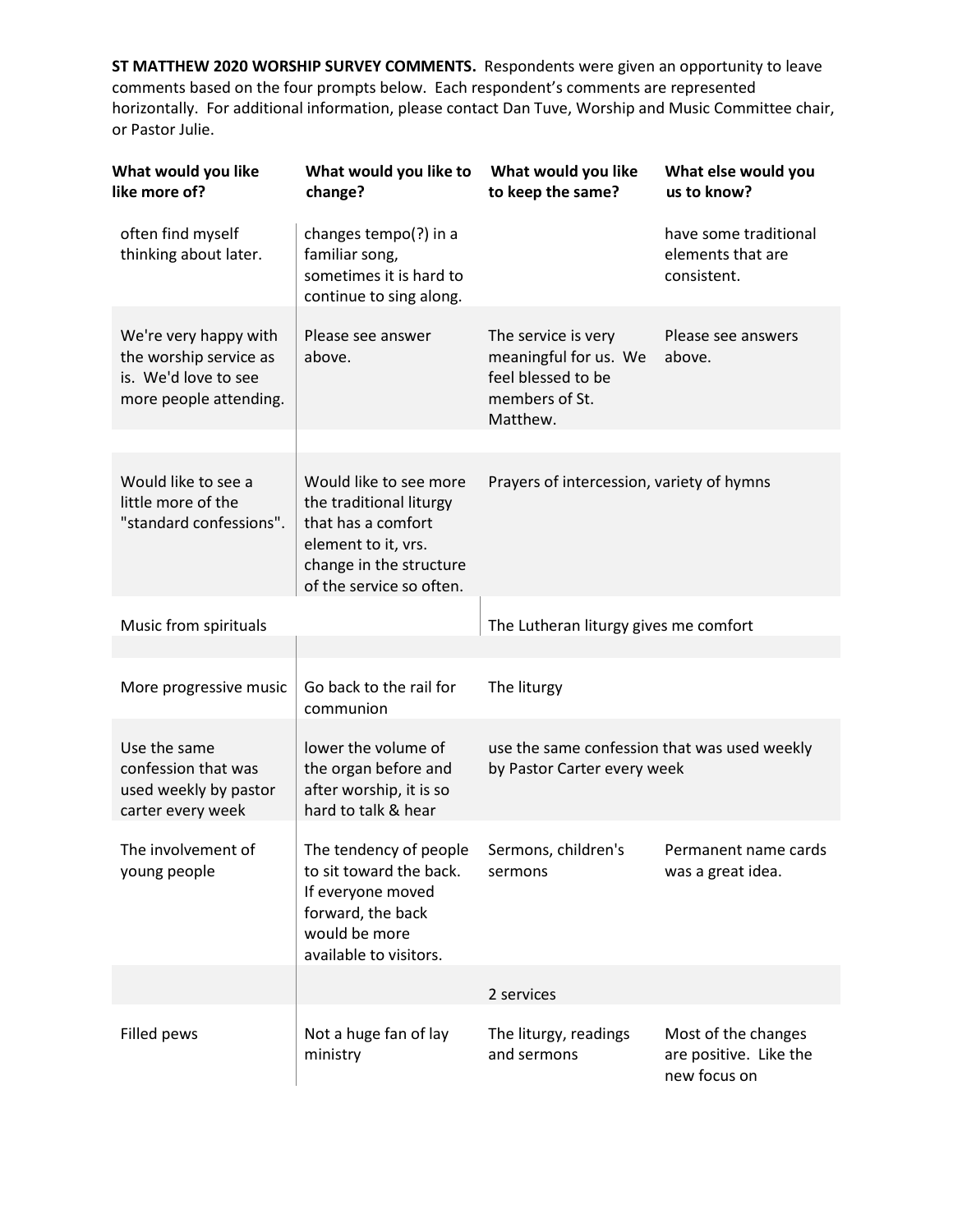| What would you like<br>like more of?                                                                                             | What would you like to<br>change?                                                                                                             | What would you like<br>to keep the same?                                                                             | What else would you<br>us to know?                                                                                               |
|----------------------------------------------------------------------------------------------------------------------------------|-----------------------------------------------------------------------------------------------------------------------------------------------|----------------------------------------------------------------------------------------------------------------------|----------------------------------------------------------------------------------------------------------------------------------|
|                                                                                                                                  |                                                                                                                                               |                                                                                                                      | community and<br>reaching out                                                                                                    |
|                                                                                                                                  |                                                                                                                                               |                                                                                                                      |                                                                                                                                  |
| I get back to you on this<br>question.                                                                                           | I get back to you on this<br>one.                                                                                                             | I am good with the<br>services.                                                                                      | How to convert?                                                                                                                  |
| Sermons that don't<br>present an opinion on<br>politics. Pray for a<br>problem, but political<br>views don't belong in<br>church | Sometimes the service<br>lasts too long, and<br>congregation responses<br>change too frequently<br>for me.<br>Go back to using the<br>hymnal. |                                                                                                                      | I'm rather traditional<br>with religion.                                                                                         |
|                                                                                                                                  | continue to relate<br>worship to todays<br>world so we can<br>continue to see the<br>connections                                              | love the sermons- always enjoyable and<br>reflective                                                                 |                                                                                                                                  |
|                                                                                                                                  |                                                                                                                                               | Now the Feast settings. I love tradition, it is like                                                                 | I enjoy the split use of the Early Lutheran and the<br>being home, but I also like learning new settings.                        |
| More youth<br>involvement and<br>maybe introduce some<br>contemporary Christian<br>music                                         | More time for deeper<br>reflection during the<br>Confession &<br>Forgiveness portion.                                                         | The communion<br>service schedule.                                                                                   | n/a                                                                                                                              |
|                                                                                                                                  |                                                                                                                                               |                                                                                                                      |                                                                                                                                  |
|                                                                                                                                  |                                                                                                                                               |                                                                                                                      |                                                                                                                                  |
| More prayer                                                                                                                      | Communion at all<br>services                                                                                                                  | Maintain as is                                                                                                       | It is comforting and<br>gives me peace and joy                                                                                   |
| Young families involved. Children singing.                                                                                       |                                                                                                                                               |                                                                                                                      |                                                                                                                                  |
| Continuity/consistency                                                                                                           | Fewer solos. More and<br>better coordination of<br>acolytes, greeters,<br>ushers, lay ministers,<br>etc. It has been feeling                  | I like the bulletins<br>instead of flipping<br>through the book all<br>the time. I love how<br>our exchange of peace | I think these questions<br>are too vague and fairly<br>leading. St. Matthew<br>does feel like home to<br>me, but I would not say |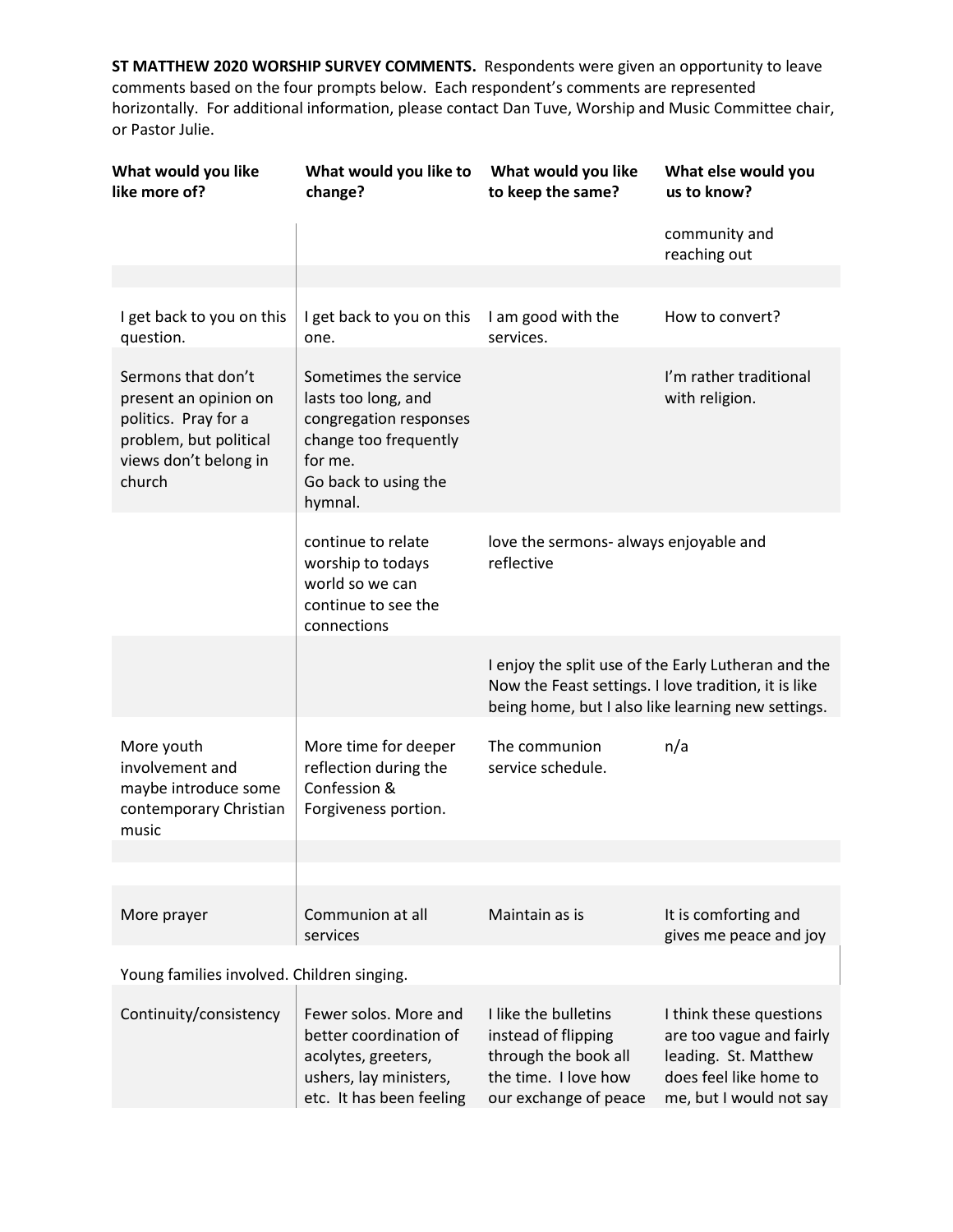| What would you like | What would you like to                                                                                                                                                            | What would you like                                                                                                                                                                                                                                                          | What else would you                                                                                                                                                                                                                                                                                                                                                                                                                                                                                                                                                                                                                                                                                                                                                                                                                                                                                                                                                                                            |
|---------------------|-----------------------------------------------------------------------------------------------------------------------------------------------------------------------------------|------------------------------------------------------------------------------------------------------------------------------------------------------------------------------------------------------------------------------------------------------------------------------|----------------------------------------------------------------------------------------------------------------------------------------------------------------------------------------------------------------------------------------------------------------------------------------------------------------------------------------------------------------------------------------------------------------------------------------------------------------------------------------------------------------------------------------------------------------------------------------------------------------------------------------------------------------------------------------------------------------------------------------------------------------------------------------------------------------------------------------------------------------------------------------------------------------------------------------------------------------------------------------------------------------|
| like more of?       | change?                                                                                                                                                                           | to keep the same?                                                                                                                                                                                                                                                            | us to know?                                                                                                                                                                                                                                                                                                                                                                                                                                                                                                                                                                                                                                                                                                                                                                                                                                                                                                                                                                                                    |
|                     | kind of disconnected,<br>whether people don't<br>show up, they don't<br>know what to do, or<br>there are so many<br>people on the altar it<br>looks confusing and<br>distracting. | has expanded and<br>people greet people<br>up and down the<br>rows. I like the<br>Children's Sermon. All<br>of these things have<br>been new in the last<br>three years and are<br>wonderful. I also<br>appreciate keeping<br>the general format of<br>the Lutheran service. | it is an oasis and<br>peaceful anymore.<br>With new practices and<br>elements appearing<br>consistently, it is<br>difficult to be peaceful<br>and reflective because I<br>am taken by surprise<br>and begin to wonder<br>what else is going to be<br>new. It doesn't matter<br>if the change is<br>announced in advance,<br>it is still new. So, my<br>definition of peaceful<br>obviously includes<br>what's familiar. That<br>said, the new does<br>eventually become<br>familiar, but when<br>introducing new things<br>is the norm, it does not<br>lend itself to peace.<br>There are many<br>sermons that move me<br>to tears, but there are<br>many that also feel very<br>liberal and fairly<br>judgmental about us as<br>a congregation. There<br>are ways to inspire us<br>to act as Jesus did<br>without the shaming<br>tones at times.<br>I like organ better than<br>piano. I like the guest<br>accompaniments and<br>the choir. I am not a<br>fan of solos, by anyone.<br>I like to sing and feel |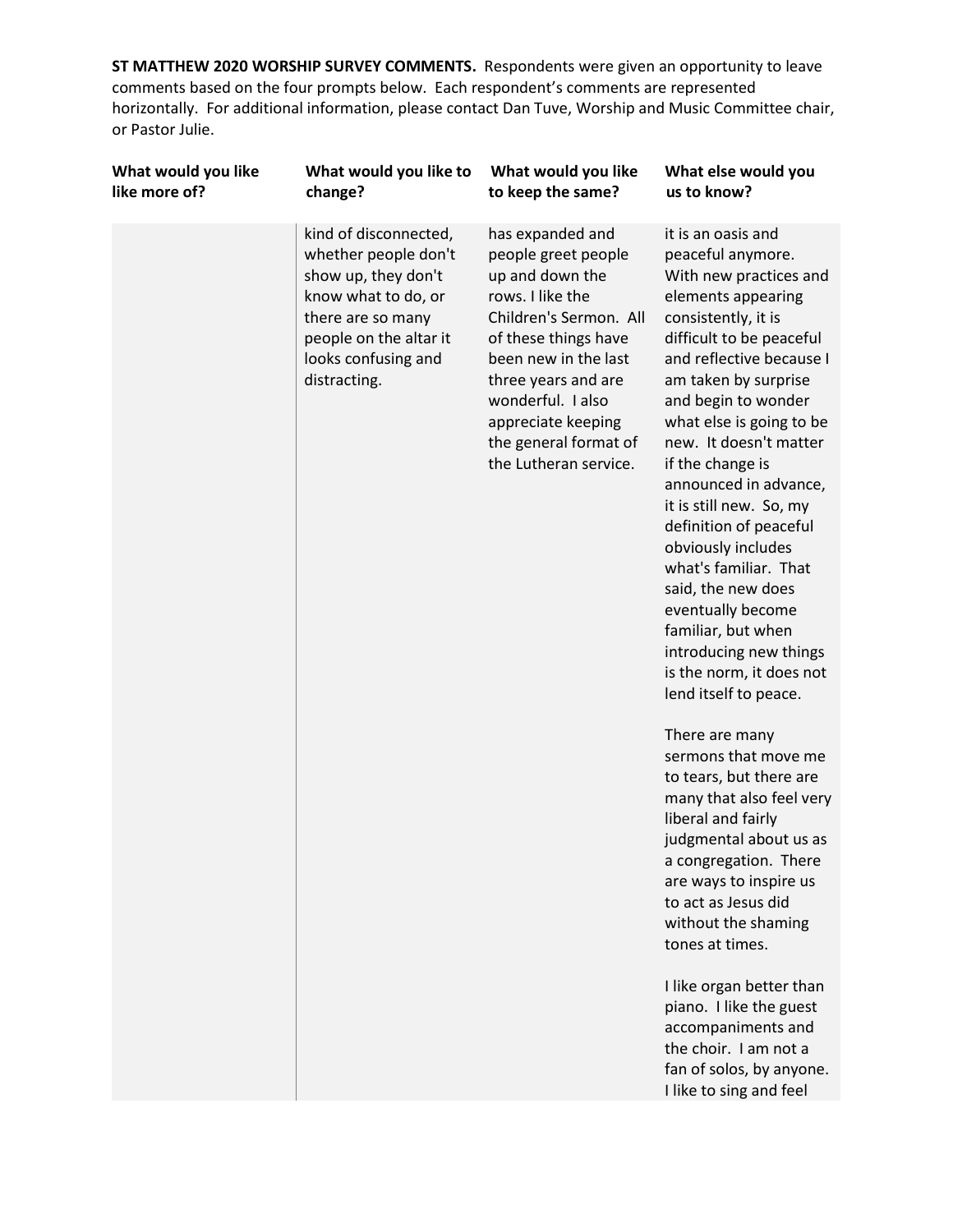| What would you like<br>like more of?                                                                                                                                                           | What would you like to<br>change?                                                                                                                                                                                                  | What would you like<br>to keep the same?                                                                                                                                 | What else would you<br>us to know?                                                                                                                                                                                                                                                                                    |
|------------------------------------------------------------------------------------------------------------------------------------------------------------------------------------------------|------------------------------------------------------------------------------------------------------------------------------------------------------------------------------------------------------------------------------------|--------------------------------------------------------------------------------------------------------------------------------------------------------------------------|-----------------------------------------------------------------------------------------------------------------------------------------------------------------------------------------------------------------------------------------------------------------------------------------------------------------------|
|                                                                                                                                                                                                |                                                                                                                                                                                                                                    |                                                                                                                                                                          | less of a participant<br>when I do not get the<br>opportunity. I think<br>perhaps we should<br>have a contemporary<br>service in addition to a<br>traditional service. I<br>have had young<br>families describe their<br>dislike of organ music.                                                                      |
|                                                                                                                                                                                                |                                                                                                                                                                                                                                    |                                                                                                                                                                          | I do not mind having lay<br>ministers - do they<br>effectively lead me in<br>prayer? It is not my<br>place to judge their<br>effectiveness. They<br>feel called to serve in<br>that way and they do<br>what they are asked -<br>their role is not to lead<br>in my opinion, but to<br>support Pastor's<br>leadership. |
| Expanded youth<br>participation and youth<br>presence where<br>possible.<br>The sermons focused<br>on the meaning of the<br>scripture and<br>relatability to our lives<br>are most spiritually | Music that is more<br>accessible to the<br>Congregation as a<br>whole. For me that<br>means fewer solo<br>performances, use of<br>the organ in a way that<br>puts the Congregation's<br>singing first and the<br>organ second, and | Being Lutheran-that's<br>really important to<br>me.<br>The Children's sermon<br>Moving around the<br>sanctuary during<br>Passing of the Peace.<br>Nice to say "peace" to | The people of St<br>Matthews are my<br>extended family. Being<br>with my extended<br>family on Sunday<br>mornings and<br>worshipping together is<br>the most important<br>part of worship for me.                                                                                                                     |
| meaningful for me.<br>Thank you!<br>quiet time ahead of the<br>service for reflection.                                                                                                         | generally a more joyful<br>tone to the music.<br>Sometimes I feel like a<br>member of an<br>audience, not of a<br>Congregation.                                                                                                    | people more than two<br>pews away!<br>The people - that's a<br>huge part of why I<br>come to St Matthews                                                                 | There were two<br>questions in the survey<br>related to Musical<br>Settings - I left them<br>both blank. Honestly,<br>and I apologize, I                                                                                                                                                                              |
| Feeling the joy of god's                                                                                                                                                                       | Adding a weeknight                                                                                                                                                                                                                 | Two services                                                                                                                                                             | couldn't recall either<br>setting with any                                                                                                                                                                                                                                                                            |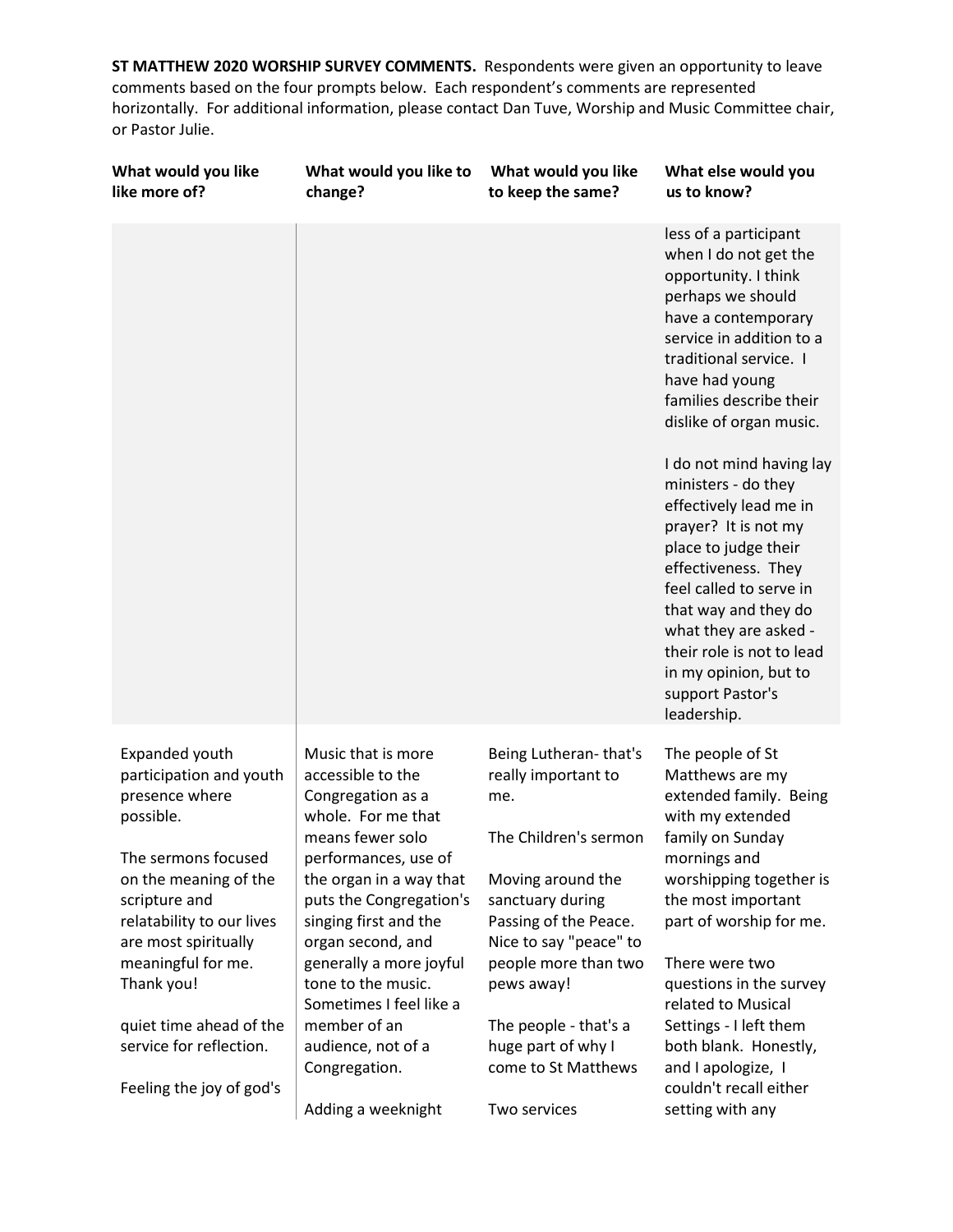| What would you like<br>like more of?                                                                                                                                                | What would you like to<br>change?                                                                                                                                                                                                                                                                                                                                                                                                                                                                                                                                                            | What would you like<br>to keep the same?                                                                                                      | What else would you<br>us to know?                                                                                                                                                                                                                                                                                                                                                                                                                                  |
|-------------------------------------------------------------------------------------------------------------------------------------------------------------------------------------|----------------------------------------------------------------------------------------------------------------------------------------------------------------------------------------------------------------------------------------------------------------------------------------------------------------------------------------------------------------------------------------------------------------------------------------------------------------------------------------------------------------------------------------------------------------------------------------------|-----------------------------------------------------------------------------------------------------------------------------------------------|---------------------------------------------------------------------------------------------------------------------------------------------------------------------------------------------------------------------------------------------------------------------------------------------------------------------------------------------------------------------------------------------------------------------------------------------------------------------|
| love and forgiveness<br>with my friends                                                                                                                                             | evening service in<br>addition to our two<br>Sunday Services.<br>Hopefully that would<br>appeal to a broader set<br>of Christians who<br>would want to join for<br>Service and Supper.<br>Explore options to our<br>traditional music in<br>order to appeal to a<br>broader set of<br>Christians.<br>One of the survey<br>questions references<br>"serving others" and<br>"working for justice". I<br>see those as very<br>different things and<br>regard "justice" as a<br>political hot button. St<br>Matthews needs to<br>remain a place free<br>from judgment and<br>politicized speech. | The Sunday Worship<br>bulletin<br>Alternating sermons<br>between the two<br>Pastors - the mix of<br>messages is good                          | certainty. I have come<br>to expect and have<br>grown desensitized to<br>the shifts in the service.<br>For me music is a<br>vehicle to feel God's<br>presence and that<br>feeling is amplified<br>when I can participate.<br>That said, I am not a<br>musician. I can sing,<br>but not well and with a<br>limited range. Musical<br>selections which are<br>too challenging for me<br>to sing limit my<br>opportunity to<br>participate and feel<br>God's presence. |
|                                                                                                                                                                                     |                                                                                                                                                                                                                                                                                                                                                                                                                                                                                                                                                                                              |                                                                                                                                               |                                                                                                                                                                                                                                                                                                                                                                                                                                                                     |
| I value some<br>consistency and<br>familiarity. More hymns<br>I know, sung in a way I<br>can sing them. I<br>appreciate the settings<br>in the hymnal, as well<br>as Now the Feast. | At times, it feels like<br>music is the focus over<br>other parts of worship.<br>Music is essential, but<br>not at the forefront.<br>Spoken word matters.<br>Quiet time matters. I<br>come to hear God's<br>word and be comforted<br>by the familiar and my<br>fellow parishioners.<br>Need to strike that<br>balance.                                                                                                                                                                                                                                                                       | I appreciate the<br>sermons. I like the<br>prayers and peace. I<br>would like a familiar<br>sense of confession<br>and forgiveness<br>weekly. | Recently, at the 8:30<br>service, there are times<br>the choir is still<br>practicing after 8:20. I<br>think we need a chance<br>to enter the sanctuary<br>before that for some<br>quiet, contemplative<br>time. The parishioners<br>are lined up waiting to<br>go in. We need to not<br>rush that meaningful                                                                                                                                                       |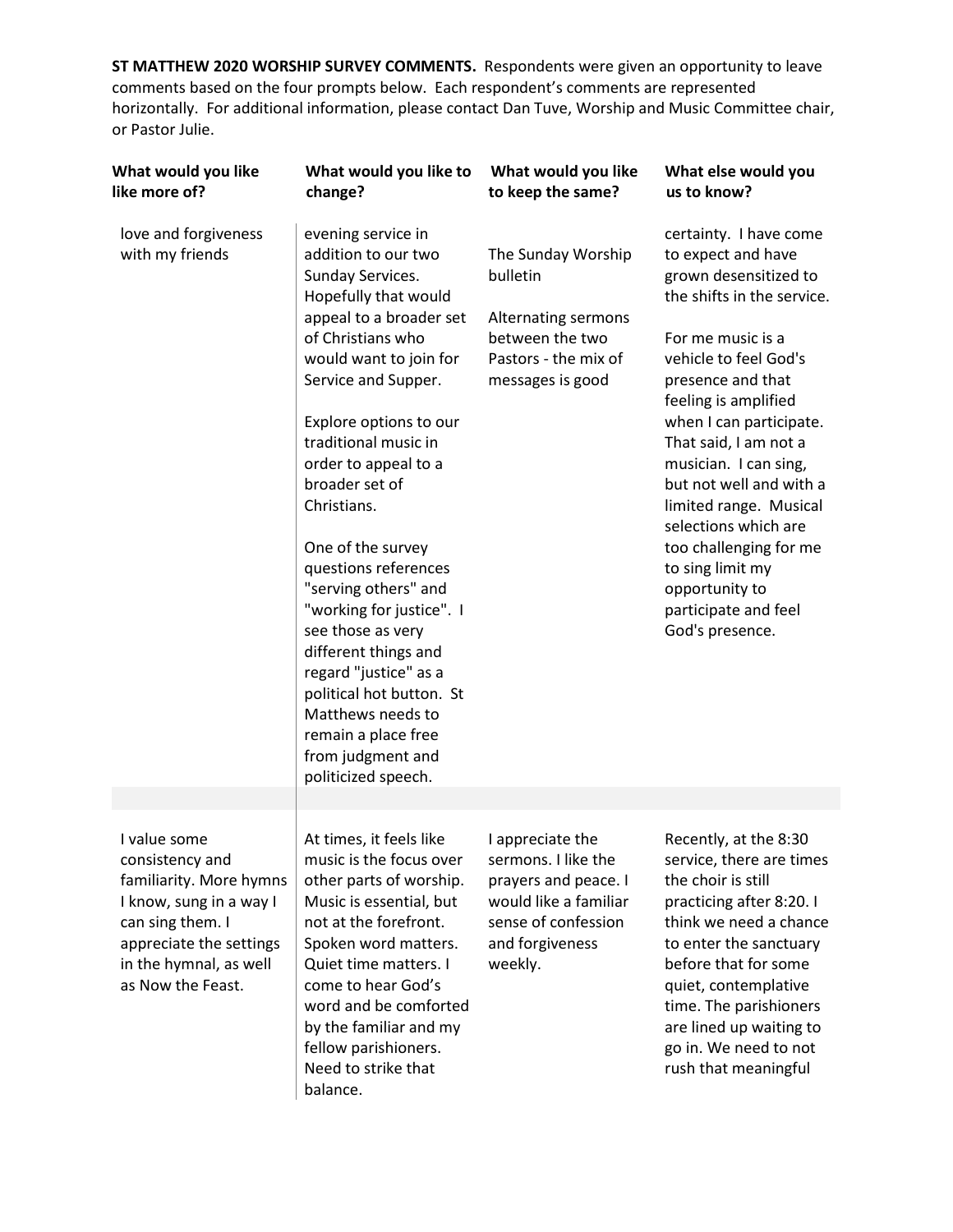| What would you like<br>like more of?                                                                     | What would you like to<br>change?                                                             | What would you like<br>to keep the same?                                              | What else would you<br>us to know?                                                                                                                                                                                                       |
|----------------------------------------------------------------------------------------------------------|-----------------------------------------------------------------------------------------------|---------------------------------------------------------------------------------------|------------------------------------------------------------------------------------------------------------------------------------------------------------------------------------------------------------------------------------------|
|                                                                                                          |                                                                                               |                                                                                       | part of preparing for<br>worship.                                                                                                                                                                                                        |
| Sermons that leave you<br>with a quote or thought<br>that can stay with you<br>all week.                 | Less chanting from the pastors                                                                |                                                                                       | St. Matthew is<br>comforting, peaceful,<br>loving, uplifting and in<br>this crazy world, a place<br>where I go to be<br>refueled to face life<br>with Christian values<br>and joy. I'm so grateful<br>that the Lord directed<br>me here. |
| <b>Traditional hymns</b>                                                                                 | <b>Extended musical</b><br>interludes tend to<br>disrupt the flow for the<br>speakers/readers | Confession and forgiveness along with the<br>blessing are important components to me. |                                                                                                                                                                                                                                          |
| Slightly longer sermons                                                                                  | Volume of organ--too<br>loud often                                                            | Sermon and<br>communion                                                               | Meaningful                                                                                                                                                                                                                               |
| New musical liturgies - I<br>like trying new tunes<br>and words to hear<br>praise to god in new<br>ways. | I would like to<br>responsively sing the<br>psalms with the<br>chanting melodies.             | Keep all the corporate<br>singing.                                                    | I feel at home in SMLC's<br>worship. A comforting<br>but dynamic home.                                                                                                                                                                   |
| Its fine the way it is                                                                                   | as above                                                                                      | as above                                                                              | its good                                                                                                                                                                                                                                 |
| Nothing more is<br>needed - a perfect<br>balance                                                         | Sing only two verses of<br>hymns                                                              | The choir                                                                             | Very comforting and<br>personal                                                                                                                                                                                                          |
| More explicit<br>references to scripture<br>and current behavior in<br>our American culture              | Additional vocal and<br>instrumental music                                                    | The time allocations between service<br>c0omponents                                   |                                                                                                                                                                                                                                          |
| Forums based on<br>scripture                                                                             | The organ (and<br>sometimes piano) are<br>WAY, WAY TOO<br>LOUD!!!! QUIET THE                  | <b>Traditional music</b>                                                              | Please avoid politics in<br>sermons---stick with<br>the direct Scripture---                                                                                                                                                              |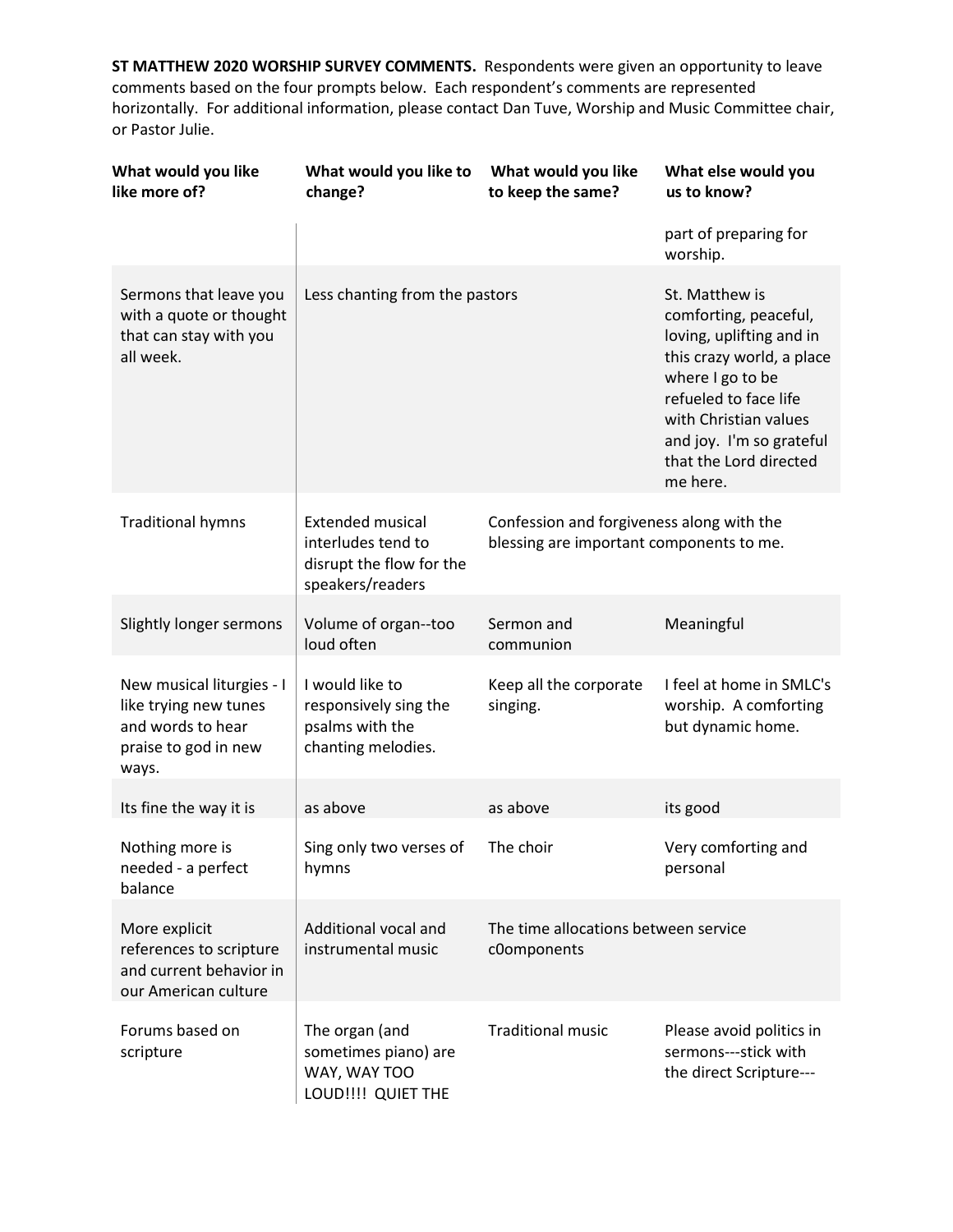| What would you like<br>like more of? | What would you like to<br>change?                                                                                                   | What would you like<br>to keep the same?                                                        | What else would you<br>us to know?                                                                                                   |
|--------------------------------------|-------------------------------------------------------------------------------------------------------------------------------------|-------------------------------------------------------------------------------------------------|--------------------------------------------------------------------------------------------------------------------------------------|
|                                      | ORGAN DOWN. I<br><b>WOULD RATHER NO</b><br>MUSIC WHAT SO EVER<br>THAN A LOUD,<br><b>BLARING ORGAN. IT IS</b><br>NOT MEDITATIVE !!!! |                                                                                                 | and not a political<br>"spin"                                                                                                        |
|                                      |                                                                                                                                     |                                                                                                 |                                                                                                                                      |
|                                      |                                                                                                                                     | Core traditional<br>Lutheran worship<br>format and centered<br>on Christ and the<br>scriptures. | We are blessed with<br>our Pastors, our<br>worship leaders, and a<br>loving congregation.                                            |
| Consistency                          | Less focus on music, no<br>hand gestures                                                                                            | Traditions                                                                                      | Use prayer book,<br>change maybe once per<br>month, reduce length<br>of service                                                      |
|                                      |                                                                                                                                     |                                                                                                 |                                                                                                                                      |
| Stay the same                        | Stay the same                                                                                                                       | I like the pamphlets<br>we use during the<br>service, better then<br>using the hymnal.          | Nothing                                                                                                                              |
|                                      |                                                                                                                                     |                                                                                                 |                                                                                                                                      |
| Band type music                      | Feeling loved and<br>accepted by God                                                                                                | Kids singing                                                                                    |                                                                                                                                      |
|                                      |                                                                                                                                     |                                                                                                 |                                                                                                                                      |
|                                      |                                                                                                                                     | The liturgy                                                                                     | Having cancer and<br>being pretty much<br>confined to home, I<br>greatly appreciate the<br>home visits by Pastors<br>Julie and Brian |
|                                      |                                                                                                                                     |                                                                                                 |                                                                                                                                      |

Perhaps a little more consistency in the confession. Change is good but perhaps less often.

Condensing of sermon time- saying the message in less time.

Though I like the different music selections, it would be

Events, fellowship, stewardship, hours of service, the basic

Thank you for your consistent and hard work. You have big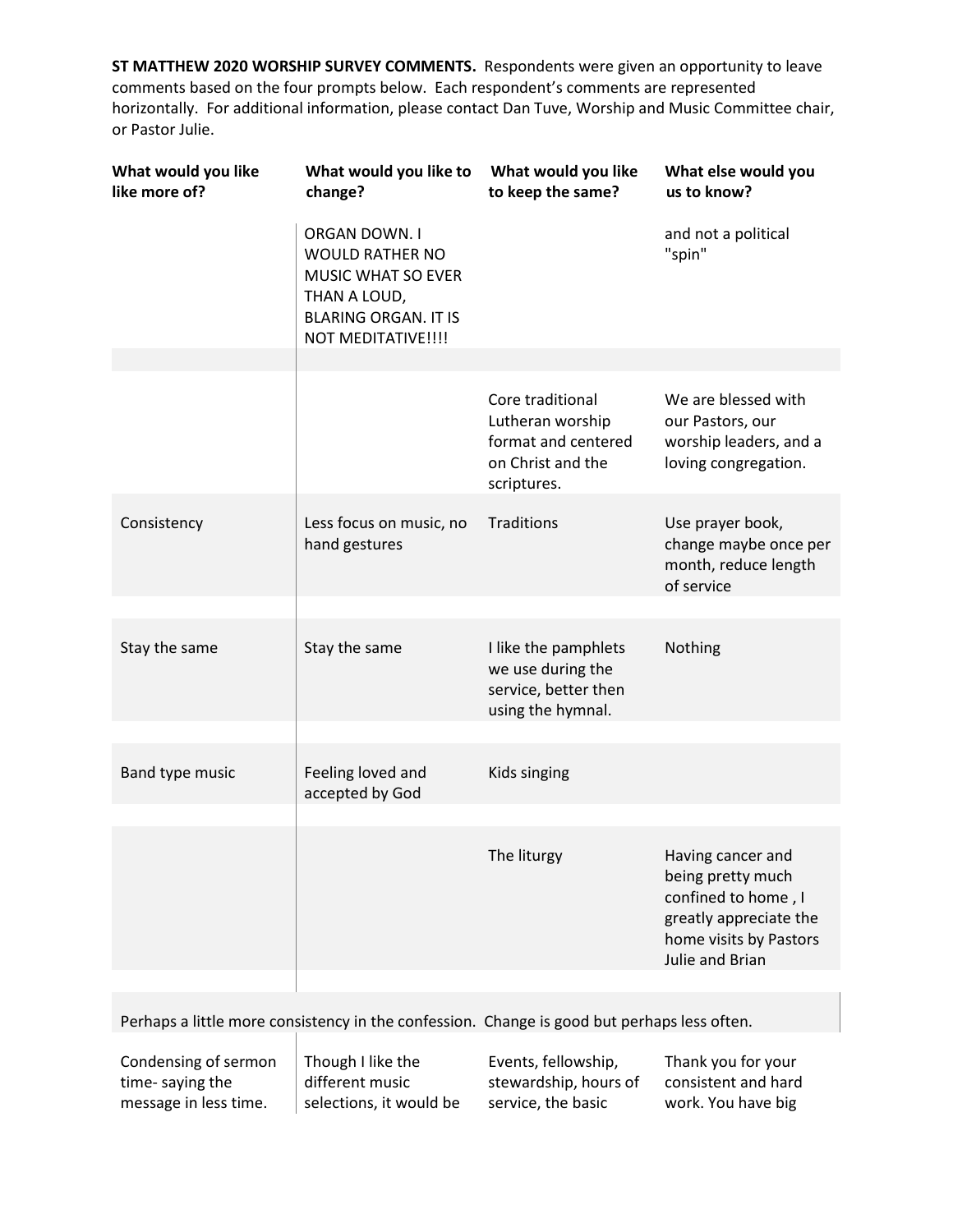| What would you like<br>like more of?                                                                                                                   | What would you like to<br>change?                                                                                                                                                                      | What would you like<br>to keep the same? | What else would you<br>us to know?                                                                                                                                                                                                                                                                                                                                                                                       |
|--------------------------------------------------------------------------------------------------------------------------------------------------------|--------------------------------------------------------------------------------------------------------------------------------------------------------------------------------------------------------|------------------------------------------|--------------------------------------------------------------------------------------------------------------------------------------------------------------------------------------------------------------------------------------------------------------------------------------------------------------------------------------------------------------------------------------------------------------------------|
| Less preachy structure<br>and more relatable to<br>life's blessings and<br>challenges in an easy<br>going nature. More like<br>the children's sermons. | nice to keep some of it<br>consistent for comfort<br>of familiar ritual. Easier<br>for the singing<br>challengedLess<br>rallying and more<br>supportive of our faith<br>and bringing it into<br>today. | structure of the<br>service, music.      | shoes to fill add are<br>doing great. Thank you<br>for asking for my input.                                                                                                                                                                                                                                                                                                                                              |
| Familiar hymns<br>integrated with new<br>songs.                                                                                                        | Avoid becoming too<br>busy.                                                                                                                                                                            | The above                                | Appreciate that<br>worship remains at<br>core of St. Matthew.                                                                                                                                                                                                                                                                                                                                                            |
|                                                                                                                                                        |                                                                                                                                                                                                        |                                          |                                                                                                                                                                                                                                                                                                                                                                                                                          |
| Familiar hymns                                                                                                                                         | Pastor leading prayers<br>at the end of the<br>service not lay<br>members                                                                                                                              | General format of the<br>service         | I enjoy the music sung<br>by the choir                                                                                                                                                                                                                                                                                                                                                                                   |
| Consistency - the week<br>to week changes in<br>liturgy have been<br>difficult to adapt to                                                             | One service with communion on Sunday morning<br>at ~9:30, an alternative service (possibly<br>Contemporary themed for younger people) on<br>another day or evening (e.g. Sat pm or Wed<br>evening)     |                                          | The musical experience<br>has changed. The<br>organist is gifted but<br>often overpowers the<br>congregation and it has<br>made the experience<br>less enjoyable. I also<br>feel like the liturgy<br>changes significantly on<br>a week to week basis,<br>and some of the<br>traditional worship<br>elements have been<br>disregarded. I don't<br>mind change but have<br>found it difficult to<br>adapt to the changes. |
|                                                                                                                                                        |                                                                                                                                                                                                        |                                          |                                                                                                                                                                                                                                                                                                                                                                                                                          |
| Youth                                                                                                                                                  | I would like to see more<br>children                                                                                                                                                                   | The people                               | It is wonderful                                                                                                                                                                                                                                                                                                                                                                                                          |
|                                                                                                                                                        |                                                                                                                                                                                                        |                                          |                                                                                                                                                                                                                                                                                                                                                                                                                          |